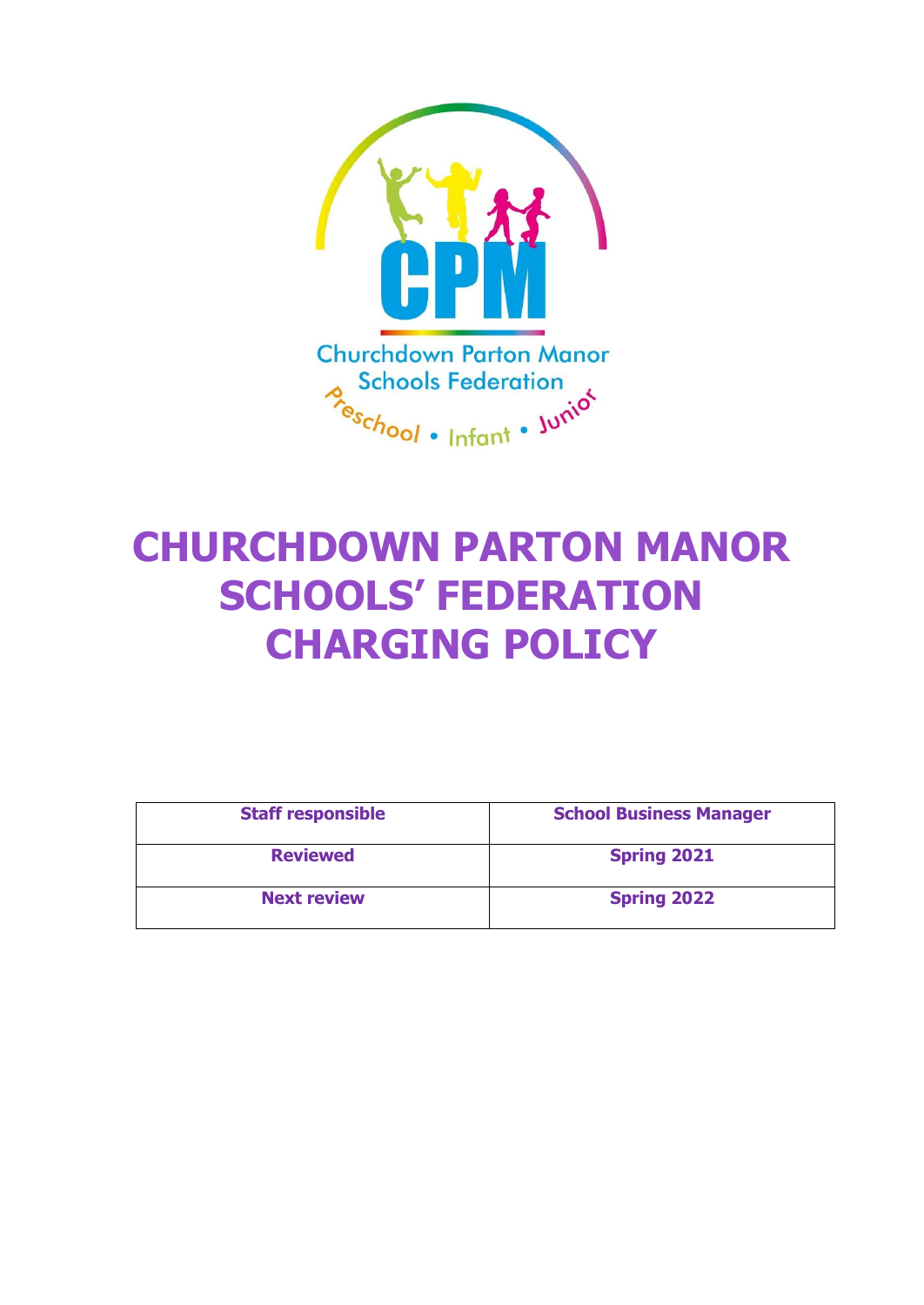#### **Equalities Statement**

Churchdown Parton Manor Schools' Federation provides an education for all, acknowledges the society in which we live, and is enriched by the ethnic, cultural and religious diversity of its citizens. The school strives to ensure that the culture and ethos of the school are such that, whatever the heritage, origins, faith, age, gender, sexuality and ability of members of the school community, everyone has the right to equal chances, is equally valued and treats one another with respect so that all pupils and staff are encouraged and supported in achieving their full potential. We provide pupils with the opportunity to experience, understand and celebrate diversity, actively tackle all instances of unlawful discrimination and strive for equality of opportunity and good relationships to permeate all aspects of school life, including:

- attainment, progress and assessment
- behaviour, discipline and exclusion
- admission and attendance
- curriculum
- personal development and pastoral care
- teaching and learning
- working with parents / carers and communities
- staff recruitment and professional development

#### **Safeguarding Statement**

- The named person with responsibility for child protection in our school is the Head Teacher, who liaises with a named Governor. We will follow the procedures for child protection drawn up by the LA and the Governing Body.
- If any person suspects that a child in the school may be the victim of abuse, they should not try to investigate, but should immediately inform the Head Teacher about their concerns
- When investigating incidents or suspicions, the person responsible in the school for child protection works closely with social care, and with the Gloucestershire Safeguarding Children Board. We handle all such cases with sensitivity, and we attach paramount importance to the interests of the child.
- We require all adults who work in school to have their application vetted by the police, in order to check that there is no evidence of offences involving children or abuse. (DBS, Barred and Prohibition Checks).
- All the adults in our school share responsibility for keeping our children safe. We may, on occasion, report concerns which, on investigation, prove unfounded. It is better to be safe than sorry and we trust that parents and carers, while they will naturally be upset, will nevertheless accept that the school acted in the child's best interests.

#### **Accessibility Statement**

We will strive to ensure that the ethos of the school is such that everyone is equally valued and treated with respect. Pupils will be provided with opportunities to experience, understand and value diversity.

All pupils should have access to an appropriate education that gives them the opportunity to achieve their personal potential, whatever their abilities and needs might be.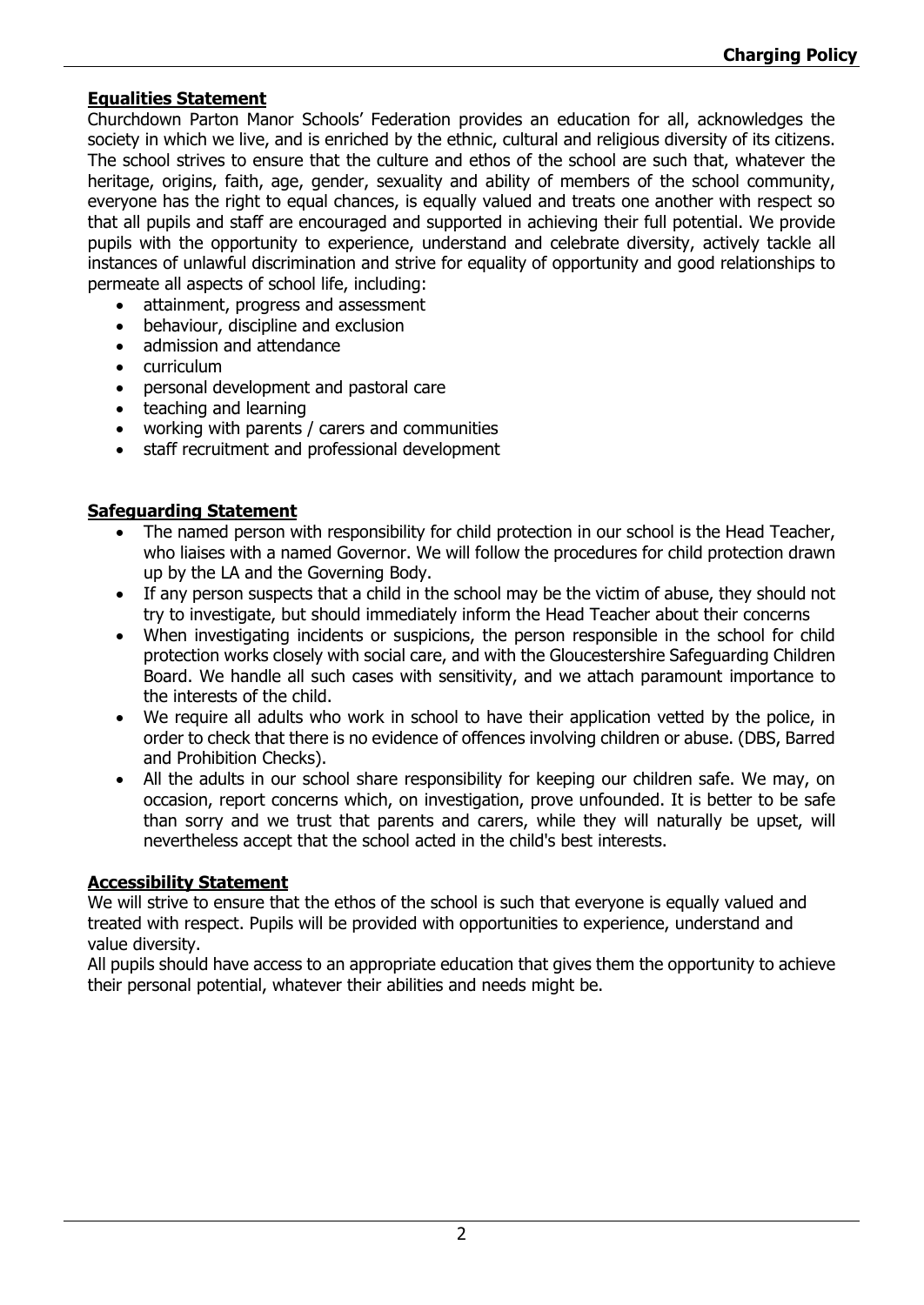## **Contents**

- 1. Introduction
- 2. Visits and activities during the School Day
- 3. Visits and activities made outside of the School Day
- 4. Equipment & Materials

## **1. Introduction**

Education is provided at the school without compulsory charges to parents. This is a principle that the school supports fully. The school will finance the vast majority of activities with funds received from the County Council.

There are though, some valuable educational activities that the school cannot provide without seeking some financial support in whole or in part from parents: without that financial support, the school would find it quite impossible to maintain the quality and breadth of the educational programme provided for pupils. The school's concern is to keep financial contributions to a reasonable minimum and to ensure as far as possible that all children are able to take part, irrespective of their circumstances.

The law recognises that charges may be made to parents in certain defined circumstances – provided that each school has identified the activities for which charges will be made and has explained the basis on which charges may be reduced or waived for certain pupils. The Governing Body of Churchdown Parton Manor Schools' Federation has decided that until further notice its policy will be as follows:

#### **2. Visits and activities during the School Day**

The Head is empowered to reduce or waive charges on parental request where it is clear that otherwise the family would suffer severe financial hardship.

Where the visit occurs during school time there will be no compulsory charge. A letter will be sent to parents inviting a voluntary contribution. The letter will make it clear that children will not be prevented from taking part just because the parents are unable/unwilling to make a financial contribution. Parents, who make the voluntary contribution, are paying for their child only and not subsidising others. Any deficit is covered by school funds or the trip does not go ahead. When considering whether a trip should be cancelled the lesser amount of £100 loss or 15% of pupils not contributing will be used as the basis for the decision. The Headteacher will decide whether or not the trip will take place.

#### **3. Visits and activities made outside of the School Day**

Charges may be levied for visits occurring wholly outside of normal school hours, parents will be charged for all \*allowable costs. Charges may be waived or reduced for children whose parents make application to the Head.

\*Allowable costs include:

- The pupil's travel and subsistence costs
- Materials, books, instruments and other equipment
- Non-teaching staff
- Costs of teaching staff where separately engaged under a contract for services for the visit or activity
- Entrance fees to museums, castles, theatres, etc.
- Insurance costs